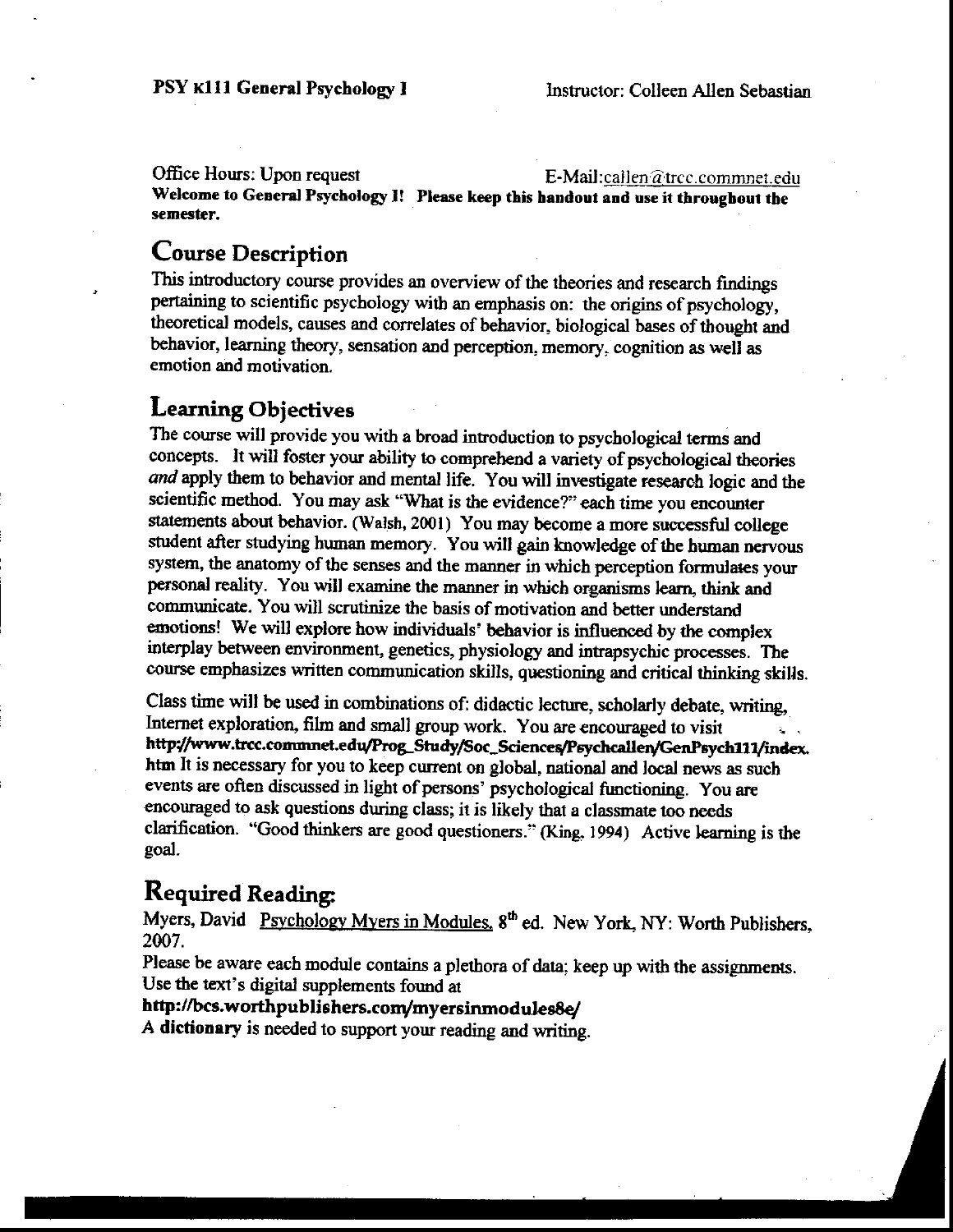### The Reading Assignmente

The weekly reading assignments will follow the syllabus for the most part. The textbook is the central component of the course. You are expected to come to each class having read the assignment and having thought critically about it. This will bolster your written and oral communication skills as well as group work.

Evaluation Procedures - Learning will be measured and grades determined as follows:

| 20% Exam # 1                                                               | 20% Exam # 2 | $20\%$ Exam # 3 |
|----------------------------------------------------------------------------|--------------|-----------------|
| 10% Class participation, in-class group work, cooperation and preparedness |              |                 |
| 15% Unannounced Quizzes 15% Analysis Paper                                 |              | 100 Point scale |

#### **Attendance**

Former students agree unequivocally that coming to class is essential to succeeding in this course. Your attendance is expected and benefits fellow learners. Absences adversely affect your grade. If you miss more than 6 hours of class, regardless of the nature of the absences, you risk failure of or withdrawal from the course. If you miss a class, you are responsible for obtaining from a classmate information germane to that meeting (notes, changes in exam dates, etc.) By next week or so, consider introducing yourself to two classmates, note their names and e-mail addresses or telephone numbers on this syllabus. Please let me know if you have any problems which cause an extended absence.

Punctuality is imperative. Important information often is disseminated at the beginning of class and ir shows respect for fellow leamers. lf you repeatedly oome to class late, you will be marked absent. Absences affect yow grade.

### Special Needs

If you have difficulty with the course material, please see me during office hours or call me for an appointment. I am happy to clarify any questions you may have. Utilize office hours!

If you have special needs (such as a learning disability, physical condition, etc.) and require accommodations to enhance your participation in the class, please contact the Learning Specialist or Student Development Office. In order to provide Learning Specialist or Student Development Office. In order to provide<br>accommodations, I must receive documentation pertaining to your needs. Effort will be made to support everyone's learning.